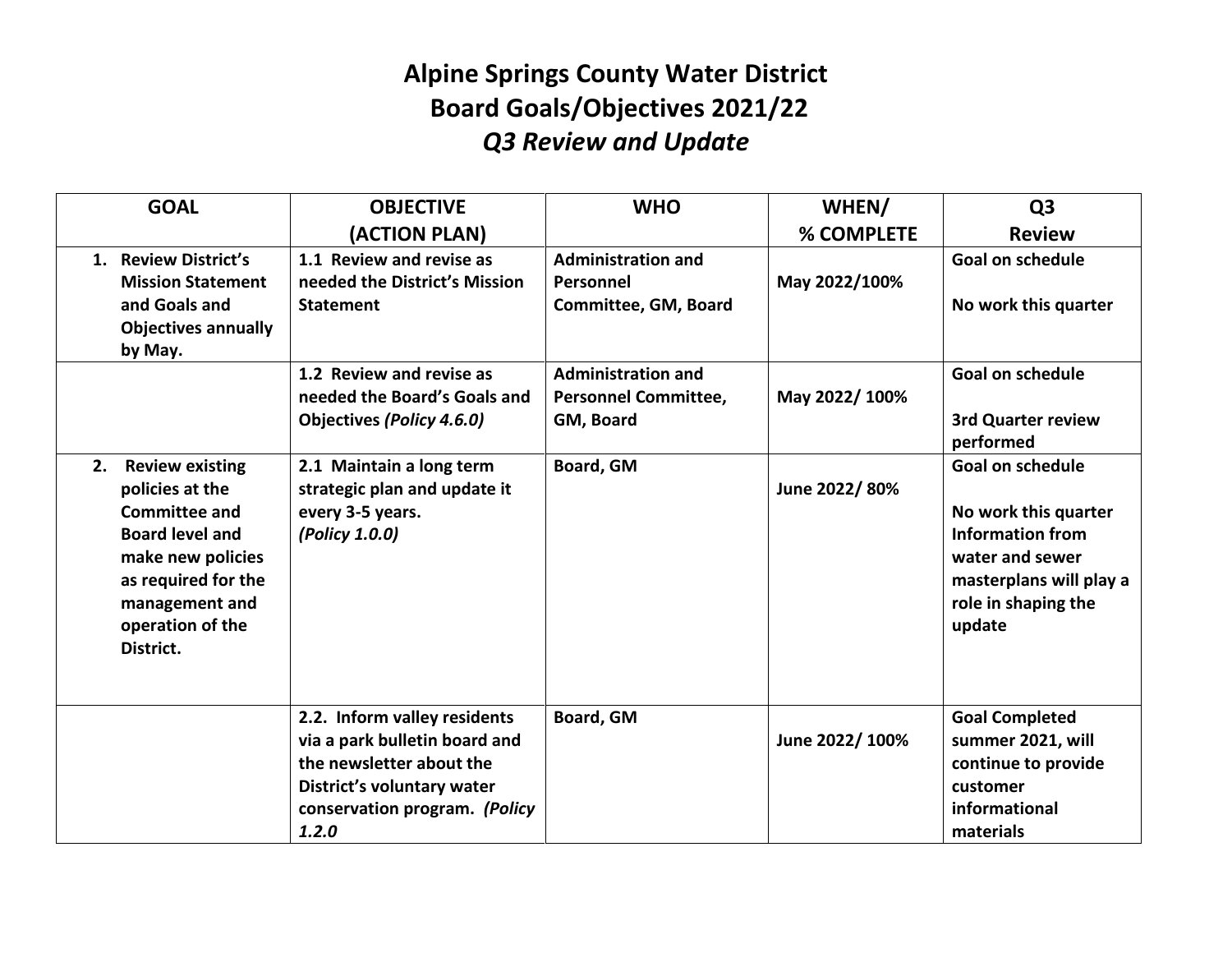| 2.3. Review and update if<br>needed Board pay. (Policy                                                                                                                    | <b>Budget and Finance</b><br>Committee, Board, GM                        | April 2022/ 100% | <b>Goal behind schedule</b>                                                                                                                                                                                                                                                                                                                                                                            |
|---------------------------------------------------------------------------------------------------------------------------------------------------------------------------|--------------------------------------------------------------------------|------------------|--------------------------------------------------------------------------------------------------------------------------------------------------------------------------------------------------------------------------------------------------------------------------------------------------------------------------------------------------------------------------------------------------------|
| 2.2.0                                                                                                                                                                     |                                                                          |                  | Anticipated<br>completion date June<br>2022                                                                                                                                                                                                                                                                                                                                                            |
| 2.4. Determine if one or more<br>residents of the community<br>have appropriate qualification<br>to serve on the Budget and<br><b>Finance Committee. (Policy</b><br>2.0.0 | <b>Budget and Finance</b><br>Committee, Board,                           | Nov. 2021/100%   | <b>Goal Completed</b><br>Item was discussed at<br>the Nov B&F<br>committee meeting<br>and the Nov Board<br>meeting, District will<br>list all committee<br>opportunities the<br>public could volunteer<br>for in the Spring<br>Newsletter, but not<br>actively recruit for a<br>community member to<br>serve on the B&F<br><b>Committee but will</b><br>look at anyone that<br>has a sincere interest. |
| 2.5. Adopt a new salary step<br>schedule for employees.<br>(Policy 4.0.0)                                                                                                 | <b>Administration and</b><br><b>Personnel Committee,</b><br>Board, GM    | Oct. 2021/100%   | <b>Goal Completed March</b><br>2022 with the Board<br>direction to adopt a<br>defined performance<br>based salary system as<br>opposed to a salary<br>step system.                                                                                                                                                                                                                                     |
| 2.6. Review and update<br><b>District goals and objectives</b><br>for the next fiscal year. (Policy<br>4.6.0)                                                             | <b>Administration and</b><br><b>Personnel Committee,</b><br><b>Board</b> | June 2022/100%   | Goal on schedule<br>3 <sup>rd</sup> Quarterly review<br>performed                                                                                                                                                                                                                                                                                                                                      |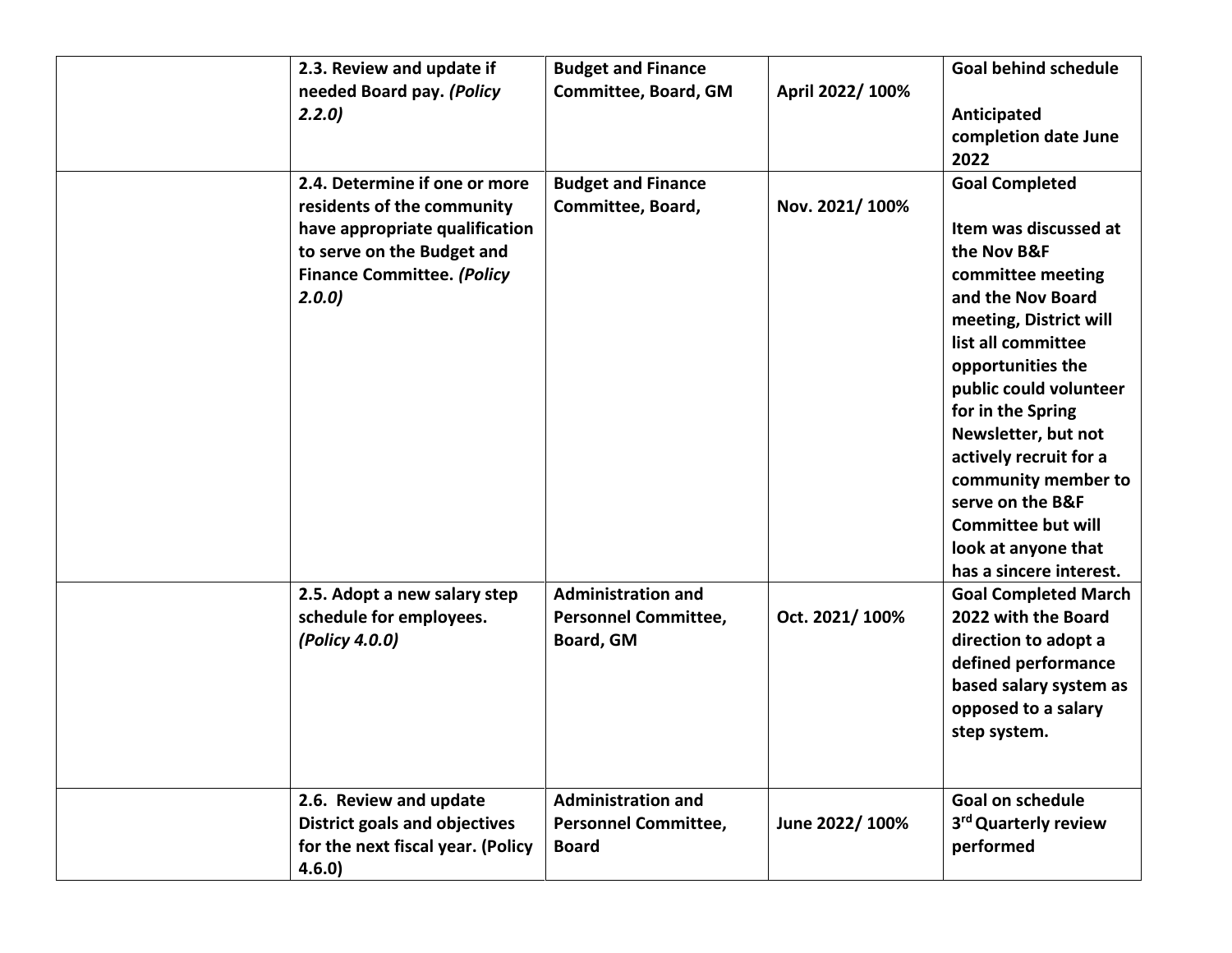| 2.7. Discuss and possible<br>update park user fees for<br><b>Alpine Meadows</b><br>residents/non-residents.<br>(Policy 6.1.0)                       | <b>Park, Recreation, Greenbelt</b><br>Committee, Board, GM | March 2022/100% | <b>Goal Completed March</b><br>2022 with the<br>adoption of of park<br>fees for the 2022/2023<br>season with a tiered<br>system.                                                        |
|-----------------------------------------------------------------------------------------------------------------------------------------------------|------------------------------------------------------------|-----------------|-----------------------------------------------------------------------------------------------------------------------------------------------------------------------------------------|
| 2.8. Provide location for<br>defensible space work on<br>selected District owned<br>greenbelt lands for the<br>community workday.<br>(Policy 6.6.0) | Park, Recreation, Greenbelt<br>Committee, Board, GM        | Oct. 2021/100%  | <b>Goal Completed July</b><br>2021                                                                                                                                                      |
| 2.9. Develop a multi-phase<br>plan for stewardship of<br><b>District owned greenbelt</b><br>lands. (Policy 6.6.0)                                   | Park, Recreation, Greenbelt<br><b>Committee, Board GM</b>  | March 2022/75%  | <b>Goal Completed</b><br><b>District own lands</b><br>have been assessed<br>and ranked in order of<br>priority                                                                          |
| 2.10. Review, revise, and<br>update the Strategic Long<br>Range Plan. (Policy 8.0.0)                                                                | <b>Long Range Planning</b><br>Committee, Board, GM         | April 2022/ 50% | <b>Goal Completed to the</b><br><b>50% level.</b><br><b>Contract has been</b><br>executed with Carollo<br><b>Engineers for the</b><br>preparation of Water<br>and Sewer<br>Masterplans. |
| 2.11. Study and create<br>document showing water<br>quantity for potable uses,                                                                      | <b>Long Range Planning</b><br>Committee, Board, GM         | April 2022/ 50% | <b>Goal on Schedule</b>                                                                                                                                                                 |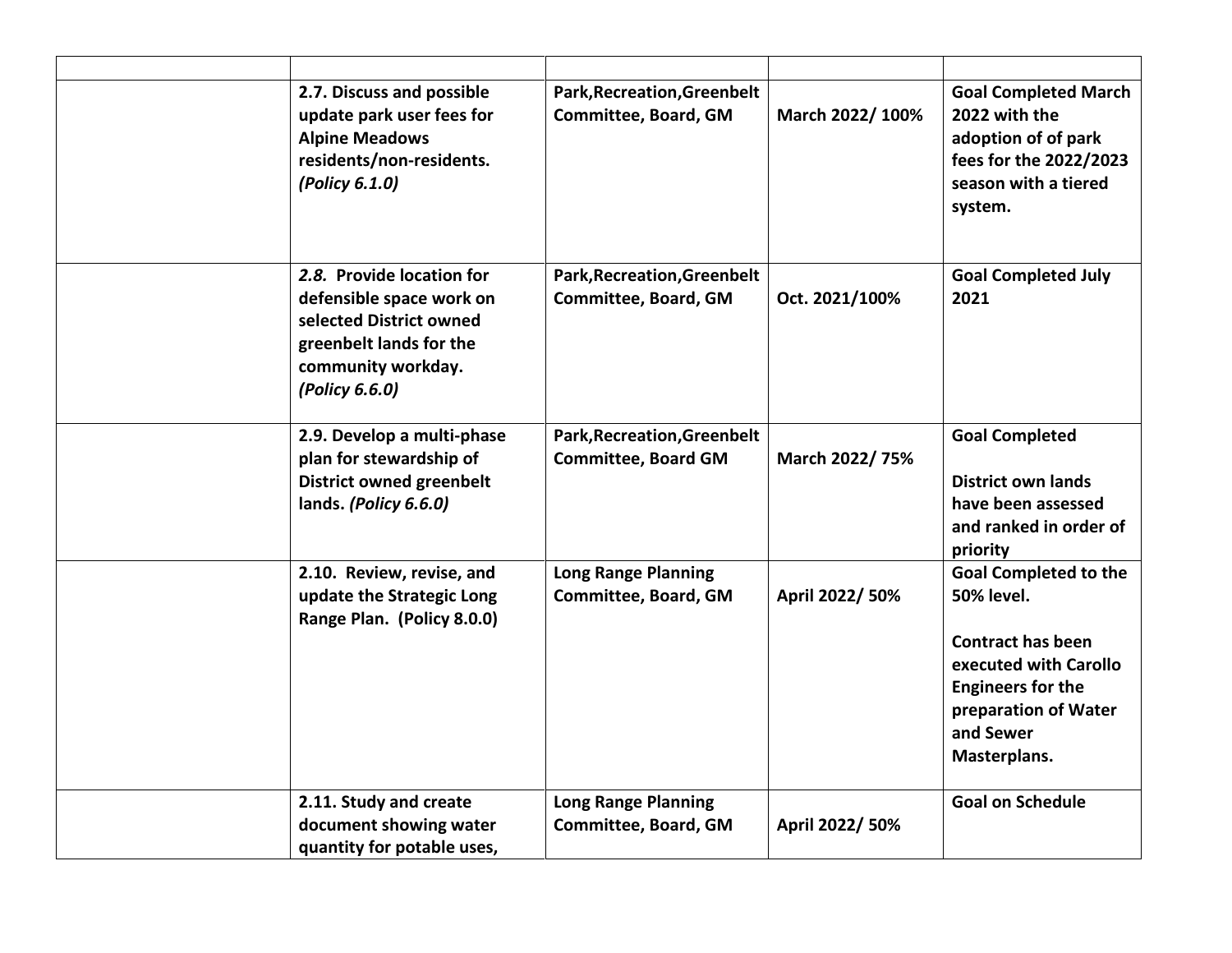|                                                                                                                                                                                                                                                            | emergency uses, and future<br>development. (Policy 8.1.0)                                    |                                                    |                | This is part of the<br><b>Water and Sewer</b><br><b>Masterplans</b>                                                                                                                                                       |
|------------------------------------------------------------------------------------------------------------------------------------------------------------------------------------------------------------------------------------------------------------|----------------------------------------------------------------------------------------------|----------------------------------------------------|----------------|---------------------------------------------------------------------------------------------------------------------------------------------------------------------------------------------------------------------------|
|                                                                                                                                                                                                                                                            | 2.12. Study condition of<br>existing infrastructure in order<br>to create a long range asset | <b>Long Range Planning</b><br>Committee, Board, GM | Nov. 2021/50%  | <b>Goal behind Schedule</b><br>due to extended time<br>required to obtain<br>Master plan proposals,<br>New anticipated date<br>is June 2022 at 50%<br>This is part of the<br><b>Water and Sewer</b><br><b>Masterplans</b> |
| 3. Budget resources to<br>ensure that money,<br>staff, and facilities<br>are available for the<br>District to operate<br>within<br>all<br>the<br>the<br>of<br>policies<br>Board.                                                                           | 3.1 Approve fiscal budget<br>each year. Policy 2.6.0)                                        | <b>Budget and Finance</b><br>Committee, Board, GM  | June 2022/100% | <b>Goal on Schedule</b><br><b>Budget reviews take</b><br>place monthly with the<br><b>B&amp;F</b> committee                                                                                                               |
| 4. Provide the public<br>with Information<br>about the District's<br>activities, goals, and<br>objectives through<br>the web site, semi-<br>annual newsletter,<br>annual valley-wide<br>meeting, Board<br>meetings and on the<br>street<br>communications. | 4.1 Provide information to<br>the public via a new bulletin<br>board in the park.            | Board, GM                                          | Aug. 2021/100% | <b>Goal completed July</b><br>2021                                                                                                                                                                                        |